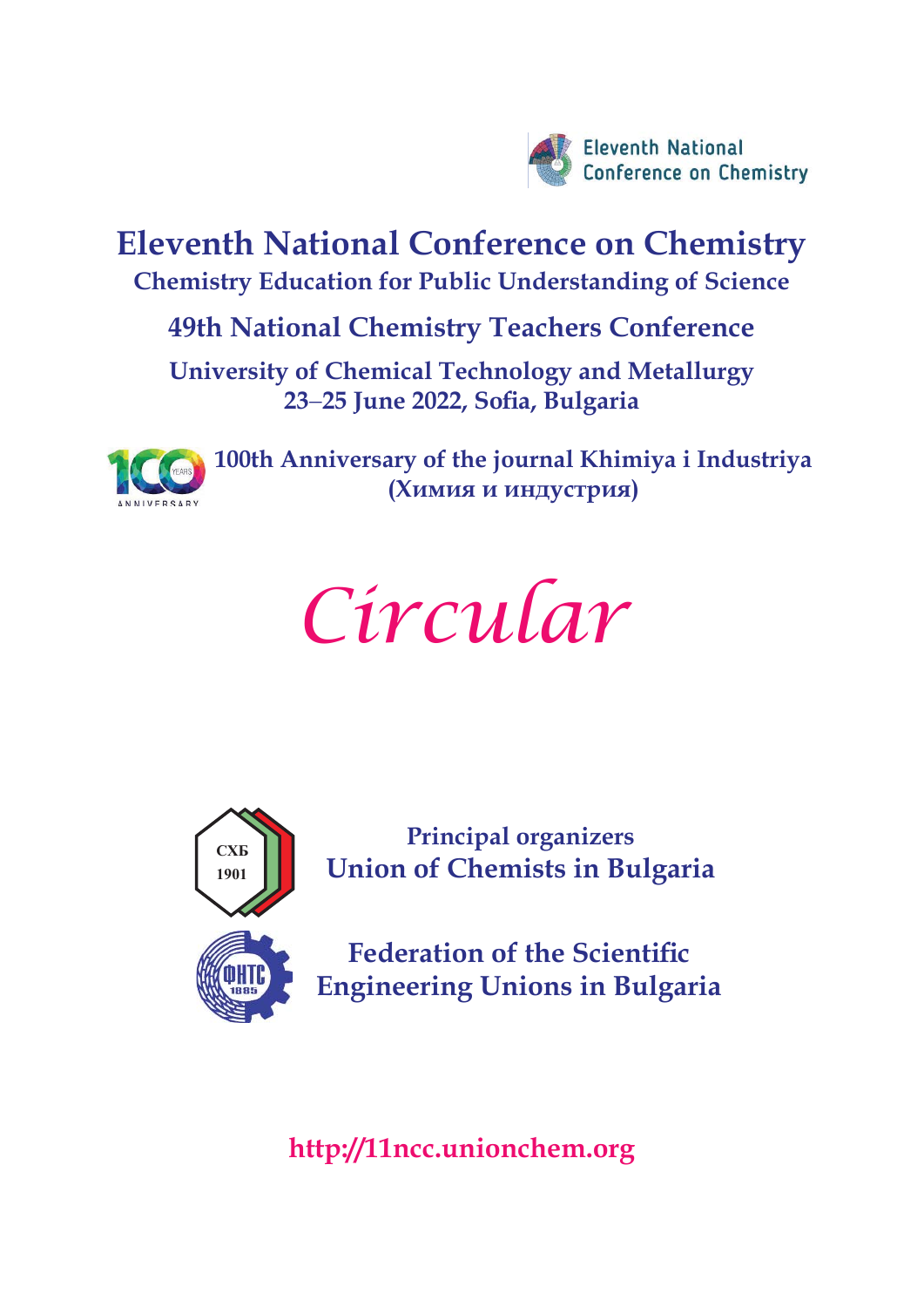

### **INVITATION**

Governing board members of the Union of Chemists in Bulgaria extend a cordial invitation to all scientists, lecturers, teachers, and students in the field of chemistry to participate in the Eleventh National Conference on Chemistry to be held at University of Chemical Technology and Metallurgy, Sofia (Bulgaria), from 23rd to 25th June 2022. This event involves 49th National Chemistry Teachers Conference and is dedicated to the 100th anniversary of the journal Khimiya i Industriya (Химия и индустрия).

## **ORGANIZATION**

#### **Institutions**

Ministry of Education and Science, Union of Chemists in Bulgaria, Federation of the Scientific Engineering Unions in Bulgaria, Union of Scientists in Bulgaria, Bulgarian Academy of Sciences, St. Kliment Ohridski University of Sofia, University of Chemical Technology and Metallurgy, Sofia, Paisiy Hilendarski University of Plovdiv, Prof. Dr. Asen Zlatarov University of Burgas, Konstantin Preslavski University of Shumen, Neofit Rilski Southwest University of Blagoevgrad, University of Food Technologies, Plovdiv, Agrarian University, Plovdiv.

#### **Honorary Committee**

N. Denkov, K. Hadjiivanov, I. G. Ivanov, I. Juchnovski, Ch. Tsvetanov

#### **Scientific Committee**

**Chair:** D. L. Tsalev **Members:** Ch. Balarew, V. Bankova, M. Bogdanov, E. Boiadjieva, M. Bojinov, V. Bojinov, V. Dimitrov, N. Dishovski, G. Kadinov, D. Kashchiev, M. Kirova, S. Nenkova, L. Petrov, I. Pojarlieff, I. Rashkov, E. Slavcheva, T. Spassov, S. Stoilov, R. Stoyanova, A. Tafrova-Grigorova, S. Terzieva-Zhelyazkova, B. Toshev, I. Valchev, E. Vasileva, E. Zhecheva

## **Organizing Committee**

| Chair:       | V. Beschkov                                   |
|--------------|-----------------------------------------------|
|              | Scientific Secretaries: Ch. Bonev, I. Havezov |
| Secretaries: | A. Kamusheva, V. Neychev                      |
| Member:      | V. Pandzherova                                |

#### **Conference Organizer**



Company for International Meetings Ltd. ([http://www.cim.bg /index.php/en/\)](http://www.cim.bg/index.php/en/) 

## **LANGUAGE**

Official languages of the conference are Bulgarian and English.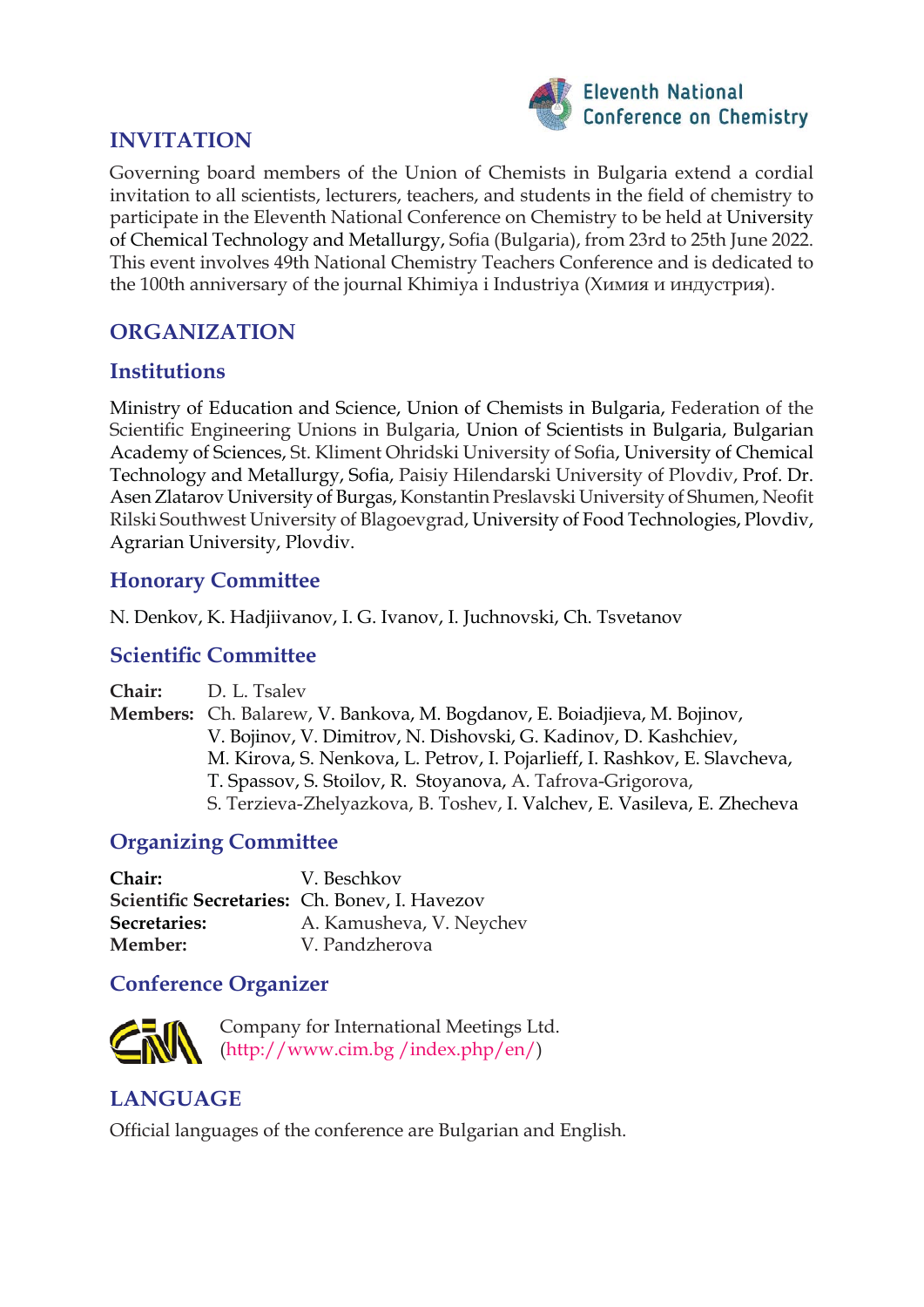## **SYMPOSIA TITLES AND CHAIRS**

- 1. Physical chemistry and electrochemistry M. Bojinov
- 2. Organic chemistry and pharmacy V. Dimitrov
- 3. Inorganic chemistry and technology R. Stoyanova, E. Zhecheva
- 4. Analytical chemistry D. Tsalev
- 5. Catalysis G. Kadinov
- 6. Chemical engineering and environmental protection V. Beschkov
- 7. Biobased and synthetic polymers and bioproducts N. Dishovski, S. Nenkova
- 8. Chemistry education A. Tafrova-Grigorova,



- 
- 
- 
- 
- 
- 
- 
- 
- M. Kirova

#### **GENERAL SCOPE**

The Eleventh National Conference on Chemistry is organized under the motto 'Chemistry Education for Public Understanding of Science'. The main objective of the conference is to discuss research and innovation in all fields of chemistry related to smart, sustainable, and inclusive growth, with emphasis on the latest developments in chemistry and relation to health, clean energy, and environment. Multidisciplinary topics concerned with theoretical chemistry, chemical engineering, physics, earth and life sciences will be strongly encouraged. High-level scientific contributions including basic research and industrial applications will be particularly appreciated. Innovations in the chemicals sector will be supported that lead to the development of advanced materials (such as hybrid and lightweight materials, materials for tissue engineering, self-cleaning surfaces, and energy recovery and storage), and advanced process technologies that enable more flexible production with more efficient use of energy, feedstock, and water. Contributions to improved recycling and increased use of renewable feedstock will also be considered. Special emphasis is given to chemistry education related to science for economic and social prosperity.

Papers on the following topics are invited: agrochemistry – fertilisers and pesticides; analytical chemistry; catalysis; ceramics and silicate chemistry; chemical engineering; chemistry education: inquiry-based learning, scientific literacy; computational chemistry and molecular modelling; electrochemistry; environmental protection; food chemistry, green energy, inorganic chemistry; natural products; nanomaterials; new materials; organic chemistry; organometallics chemistry; polymer chemistry and technology; petrochemistry; pharmaceuticals; physical chemistry; pulp and paper technology; radiochemistry; solid state chemistry; textile and leather chemistry.

#### **SCIENTIFIC PROGRAMME**

The programme of the conference will consist of invited lectures (40 min), keynote lectures (30 min), oral presentations (15 min), and posters. Flash oral presentations (5 min) of students' posters are optional. Keynote lectures and oral presentations will be organized in parallel sessions. Posters will be presented within 2-h poster sessions. Poster boards of w70×h90-cm size will be available.

Online sessions are foreseen in case of worsening pandemic situation.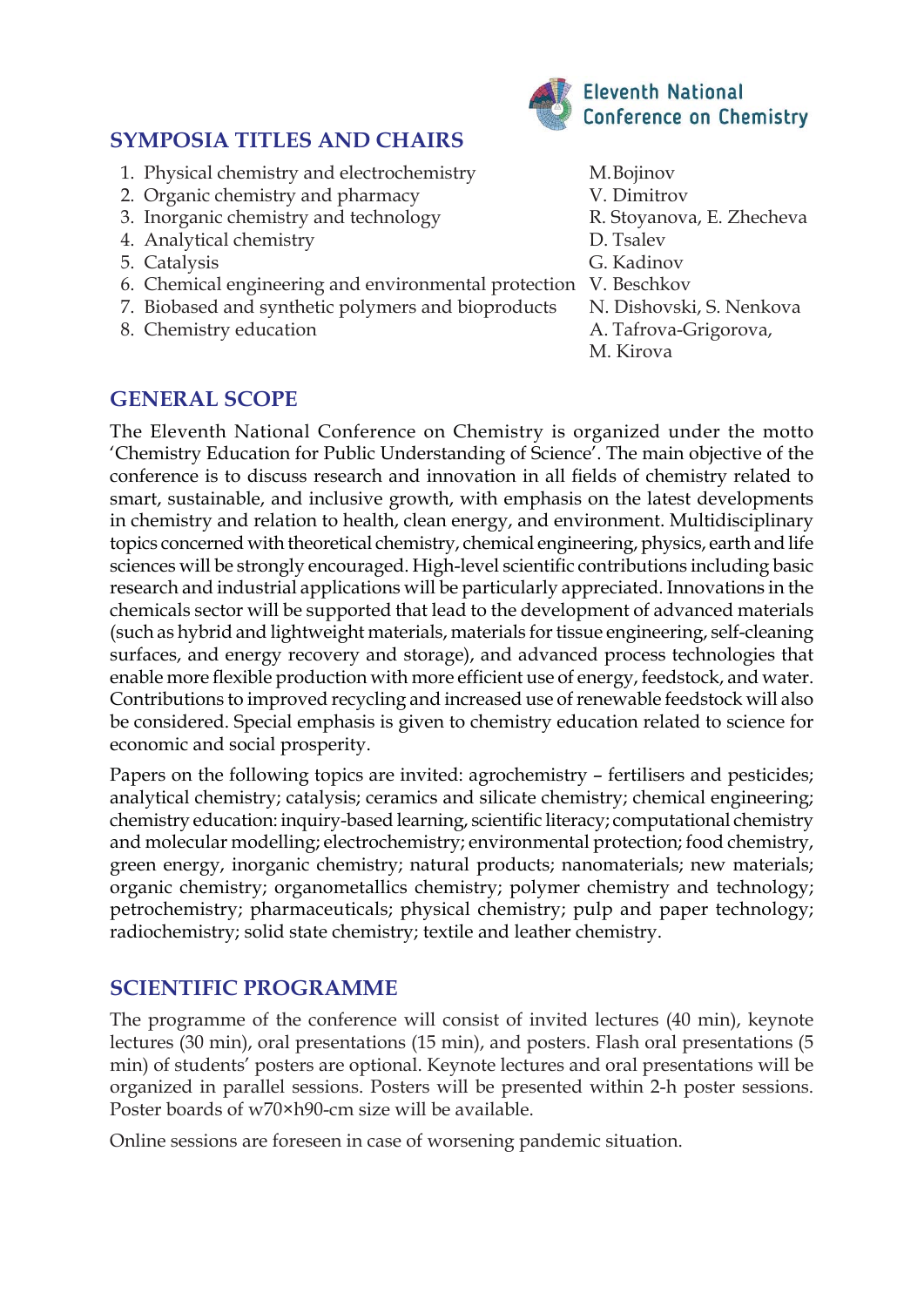

## **CONTRIBUTIONS**

Selection of oral and poster presentations will be based on half-page (A4) abstracts. New methods, approaches, and applications will be encouraged. Contributions should comply with the scope of the conference. Submissions should be made online using the registration form available on the website: [http://11ncc.unionchem.org. Th](http://11ncc.unionchem.org)e reviewing process will be carried out online *via* the internet. After evaluation of the contributions, the programme will be made available on conference website. By request of the authors, selected full-text papers of conference contributions will be published in a special issue of the journal Bulgarian Chemical Communications ([http://bcc.bas.bg\) an](http://bcc.bas.bg)d in the journal Natural Science and Advanced Technology Education ([https://science.azbuki.bg\).](https://science.azbuki.bg)

## **BOOK OF ABSTRACTS**

A book of abstracts and a printed programme will be handed out to the participants upon registration at the conference site.

## **REGISTRATION FEE AND PAYMENT**

A conference ticket for participants includes attendance, welcome reception drink, book of abstracts and conference programme, coffee, and refreshments (BGN):

| early payment               | 170        |
|-----------------------------|------------|
| payment after 25th May 2022 | <b>200</b> |

Payments by bank transfer to the following account are acceptable:

Bank name and mailing address: UniCredit Bulbank, 7 Sveta Nedelia Sq., 1000 Sofia, Bulgaria Attention: Union of Chemists in Bulgaria IBAN: BG68UNCR96601018407500 BIC: UNCRBGSF

Please, mention names and registration code in the following way: first name, last name, registration code (ID: username).

#### **VENUE**



Conference sessions will be held at University of Chemical Technology and Metallurgy, 8 St. K. Ohridski Blvd., 1756 Sofia, Bulgaria. Please visit the site at [https://uctm.edu/en/.](https://uctm.edu/en/)

## **ACCOMMODATION**

A very wide range of accommodation will be available. Please, contact conference organizer on the website of the event: [http://11ncc.unionchem.org.](http://11ncc.unionchem.org)